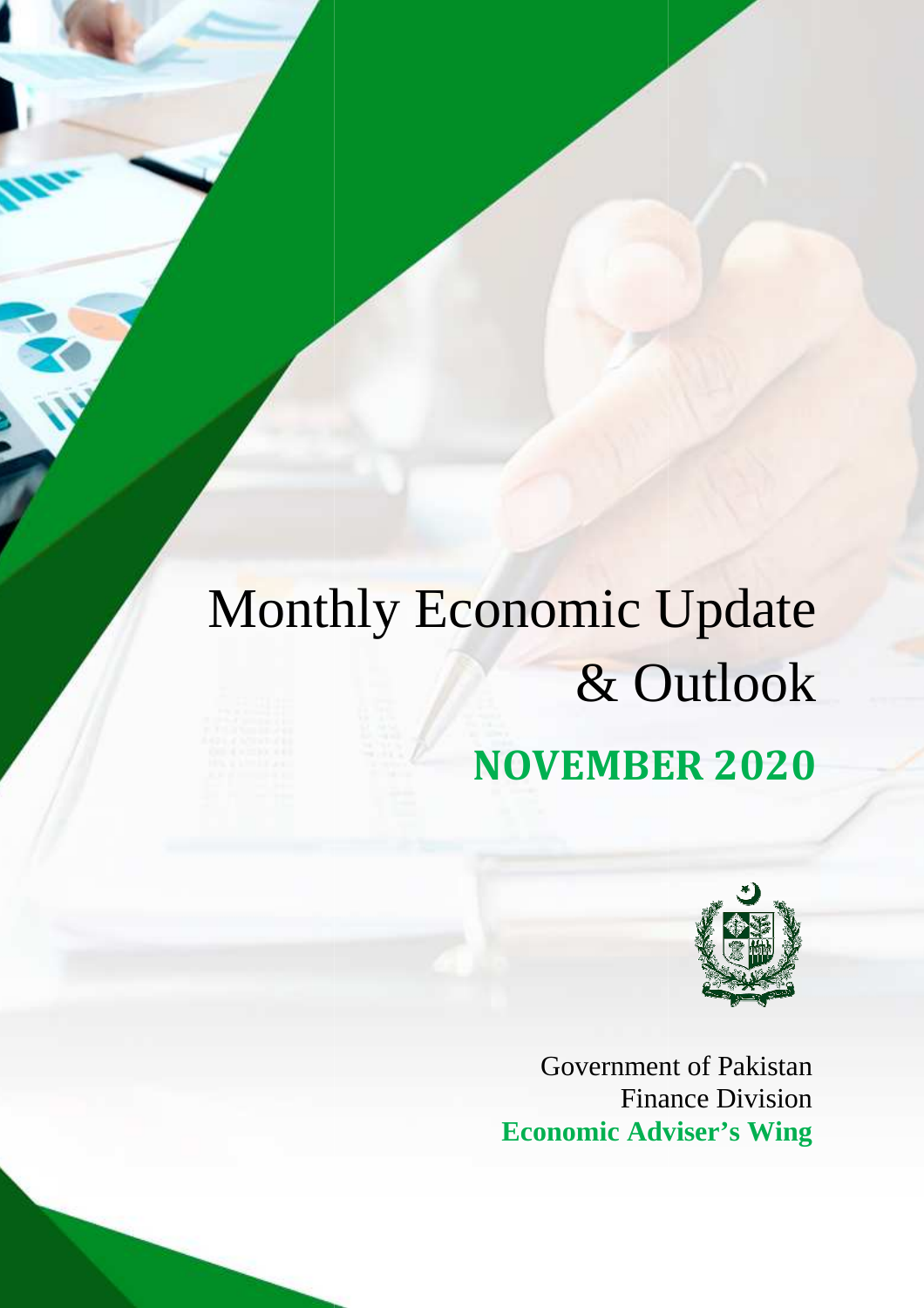

# **Contents**

| 10              |
|-----------------|
| 12 <sub>1</sub> |
| 14              |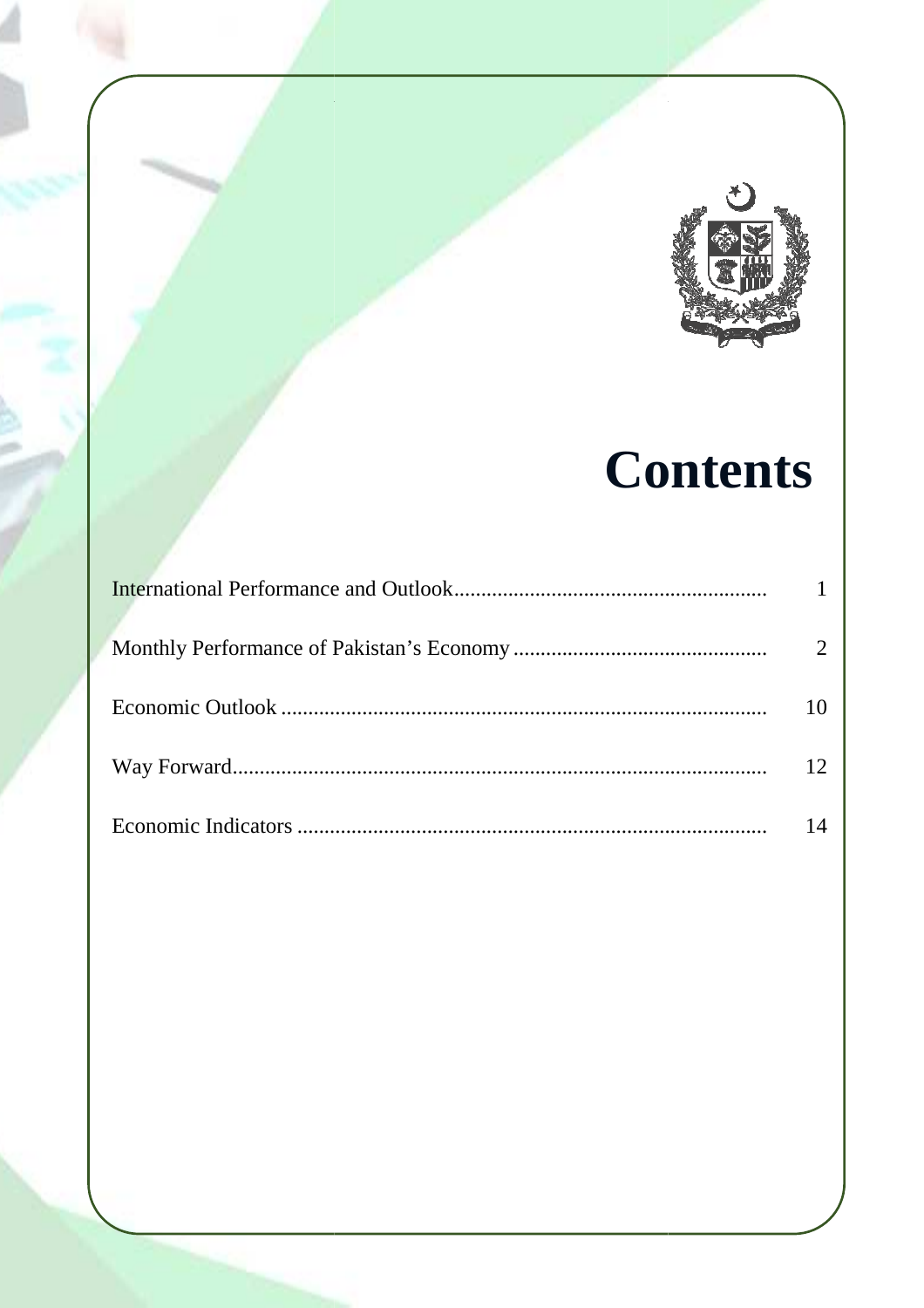# **1. International Performance and Outlook**

Recent upsurge in COVID-19 infections and hospitalizations have hit Pakistan's most important export markets, with the exception of China. In the Euro Area and the UK, fresh lockdown measures have been imposed to flatten the curve. On the other hand, in US, no major restrictions have been imposed yet, thus infection seem still rising. As a result, the recent economic indicators show mixed global outlook.

The Weekly Economic Index (WEI) continued its upward trend up to the latest available data point in mid-November 2020. However, improvement in recent weeks seems to decelerate due to upsurge in new cases. Further current value of this index indicates that still economic growth is far from its pre-crisis's level. (**Fig-1**).

The Composite leading Indicator (CLI) compiled by the OECD, shown further improvement for US. The same happened in China. In the Euro Area, the index improved only marginally, whereas it declined in the UK. According to these leading indicators in Pakistan's most important export markets, the CLI of October 2020 has fully recovered from the pandemic-led recession in China. In the US and the Euro Area, the CLI remained below pre-pandemic levels, whereas for UK, it remained marginally lower. The recent precautionary measures taken in the Euro Area and in the UK, which may soon be followed by the US, may slow down their near-term economic recovery. (**Fig-2**).

Following the news of several successes booked in the development of new vaccines, The US stock market has rebounded in November. It reached an all-time high on November 16. The Chicago Board Options Exchange (CBOE) Volatility Index (VIX), which measures the implicit volatility in option prices and can be considered to be an indicator of investors' uncertainty, declined significantly in November, after an upsurge in October (**Fig -3**).



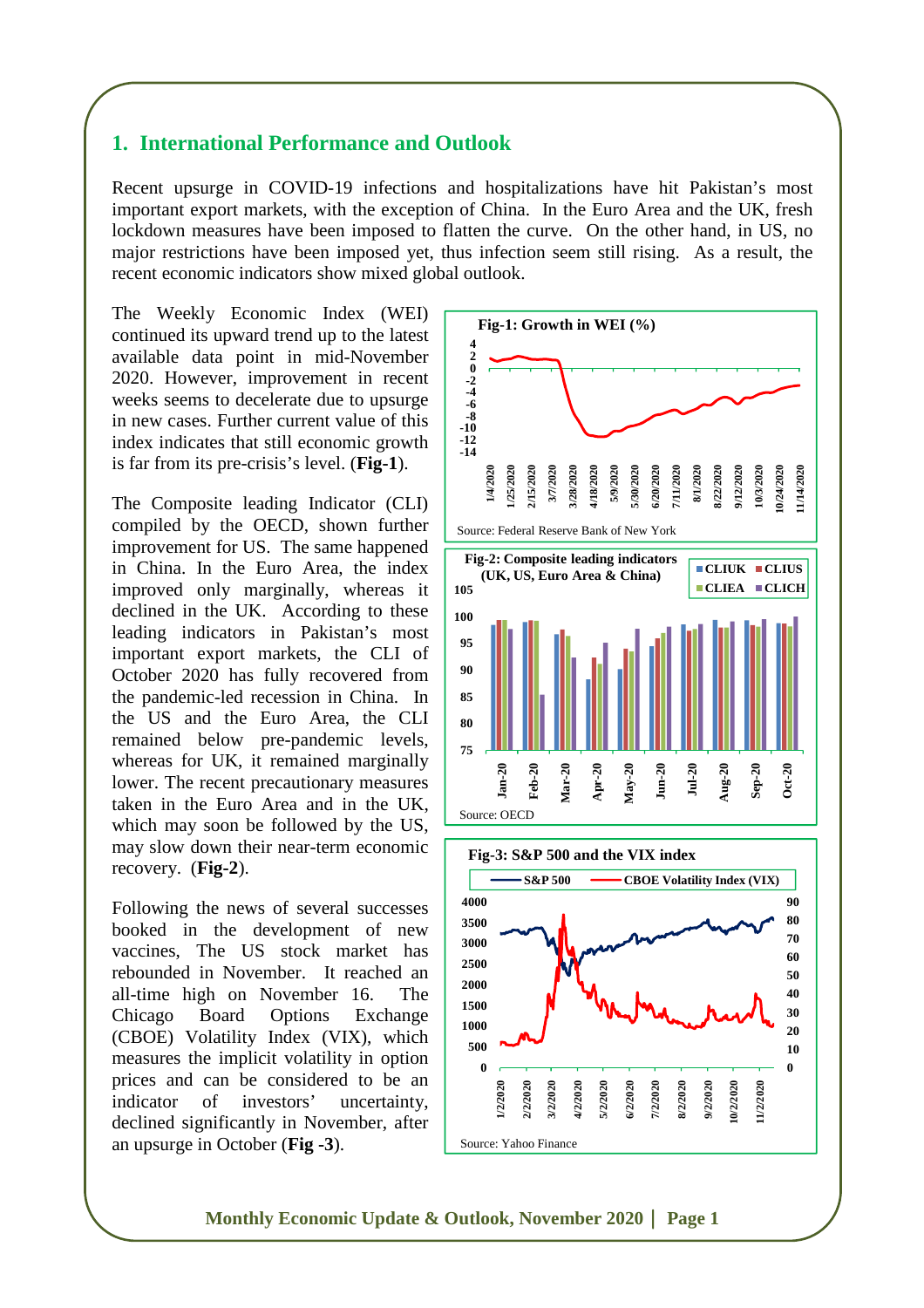The same optimism was reflected in Euro Area stock markets, but they are still well below pre-pandemic levels. The reaction in the Chinese stock markets was less pronounced.

Information Handling Services (IHS) Markit, London–based global information provider released its final purchasing managers' indices (PMIs) for services in multiple countries. As per November 2020, press release, in October 2020, Global PMI indicated recovery which lost a little momentum in September 2020. The latest sector PMI data from IHS Markit signaled higher output in 17 out of 21 sectors in October, up from 14 in September and the largest total since April 2019. Covid-19 resurgence in infection rates is causing renewed contraction in some countries. Eurozone is seeing worrying stalling of growth. US is witnessing improved manufacturing and services but still acceleration is dampened by weak consumer services and uncertain outlook. China and UK saw upturn but for UK, steepest fall is seen in employment. Price pressures on the rise but varied by country and limited pass through to final prices due to competition.

The differential paces of recovery are reflected in recent exchange rate movements. The Chinese Yen continued to strengthen against both the US dollar and the Euro. However, the exchange rate between US dollar and Euro remained largely fluctuating since end of July 2020. **(Fig–4)**

Regarding International prices, Commodity Prices rose in October, with energy commodity rising 0.5% and nonenergy commodity rising 1.5%. Food



commodities rose sharply, led by oils and meals (6.9%) and grains (3.4%). Precious metal fell by 1.9% while base metal rose by 1.3%. It is also mentionable that Food prices have spiked in several countries, especially in South and East Asia. As per World Bank, Commodity Market Outlook, October 2020, Agricultural prices are expected to rise slightly in 2021 following a projected 3 percent increase in 2020. Despite a modest increase in prices, concerns about food insecurity in several Emerging Markets & Developing Economies have risen. In addition to lowering incomes, the pandemic has created bottlenecks in food availability at the local level due to supply chain disruptions and border closures that have restricted food flows and movements of labor. Thus, spike was observed in food prices in several countries, especially in South and East Asia.

#### **2. Monthly Performance of Pakistan's Economy**

COVID-19 has devastated the whole world. The global economic growth remained negative 4.4 percent after almost 76 years (negative 8.1 percent in 1946). Like, all other economies, Pakistan's economy also suffered from the pandemic and real GDP growth remained negative 0.38 percent. The pandemic hit all economies more severely than its initial estimates. However, the recent economic concern is more related to recovery shape and duration.

Pakistan has taken timely measures to mitigate the negative impact of the pandemic. Thus, in Q1 FY 2021, considerable recovery has been seen in domestic economic activity. However, the ignorance of general public caused the resurgence of the COVID 19 infection, thus putting downside risks to the outlook, particularly, if there are tighter restrictions on mobility.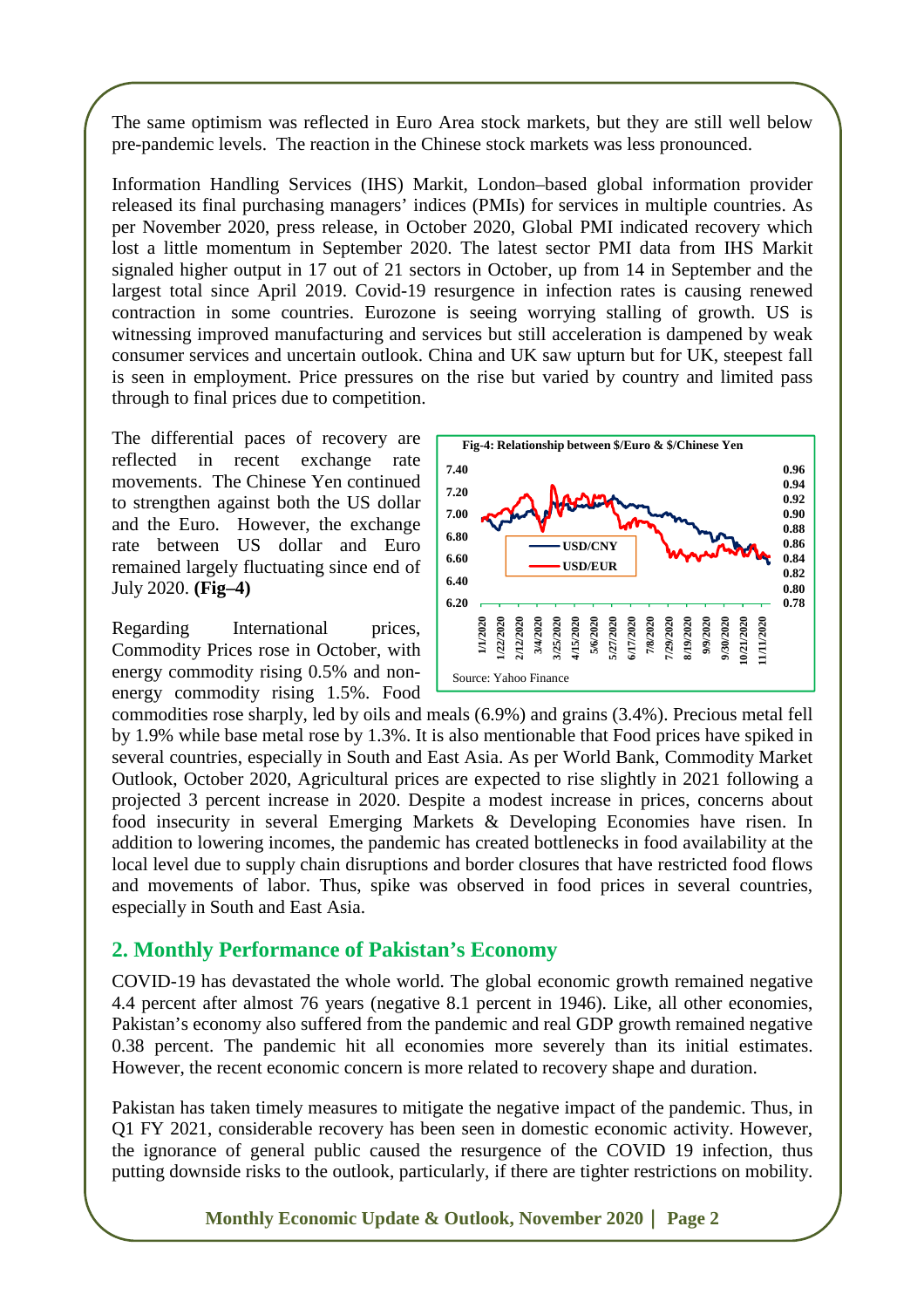It is worth to mention that the government is actively monitoring the country's situation and therefore additional steps are being introduced for both containment of pandemic and continuation of economic activities. Further, the government is taking all initiatives to facilitate agriculture and industry to dampen the downside risk and accelerate the economic recovery.

# **2.1 Real Sector**

# **2.1-a Agriculture**

The important crops (wheat, rice, sugarcane, maize and cotton) accounts for 21.7 percent in the value addition of agriculture sector and 4.2 percent in GDP. Realizing the importance of wheat crop, which accounts for 8.7 percent to value addition in agriculture and 1.7 percent to GDP, Federal Committee on Agriculture in its 15th meeting fixed the Rabi Crop 2020-21 target of wheat production at 27.0 million tonnes from cultivation area of 9.210 million hectares.



To achieve production targets of Rabi 2020-21 crops the government has announced "Rabi Package" to reduce the input cost for the farmers with the special intent to increase the production of wheat in the country. According to this package, Minimum Support Price (MSP) of wheat has been increased to Rs 1650 per 40 kg from Rs 1400 per 40 kg in 2019-20 season. Besides this, a subsidy of Rs 1000 per 50 kg bag of DAP and other P & K fertilizers. The Federal and Provincial governments will share the subsidy in 70 percent and 30 percent ratio. A subsidy on weedicides @ Rs 250 per acre and fungicides @ Rs 150 will be given by the Federal Government as a part of the Rabi Package.

# **2.1-b Manufacturing**

LSM has started to rebound after the havoc caused by COVID-19. During July-September FY 2021 LSM grew by 4.8 percent (-5.5 percent during last year). MoM LSM increased by 10.1 percent in September FY 2021. LSM witnessed the highest YoY increase of CY 2020 by showing 7.7 percent rise in September FY 2021 (-4.7 percent September FY2020).

In September FY 2021, on MoM basis, 12 out of 15 subsectors of LSM have witnessed positive growth. Textile is exhibiting positive growth since last five months. Textile, Food Beverages & Tobacco, Coke & Petroleum Products, Non-Metallic Mineral Products and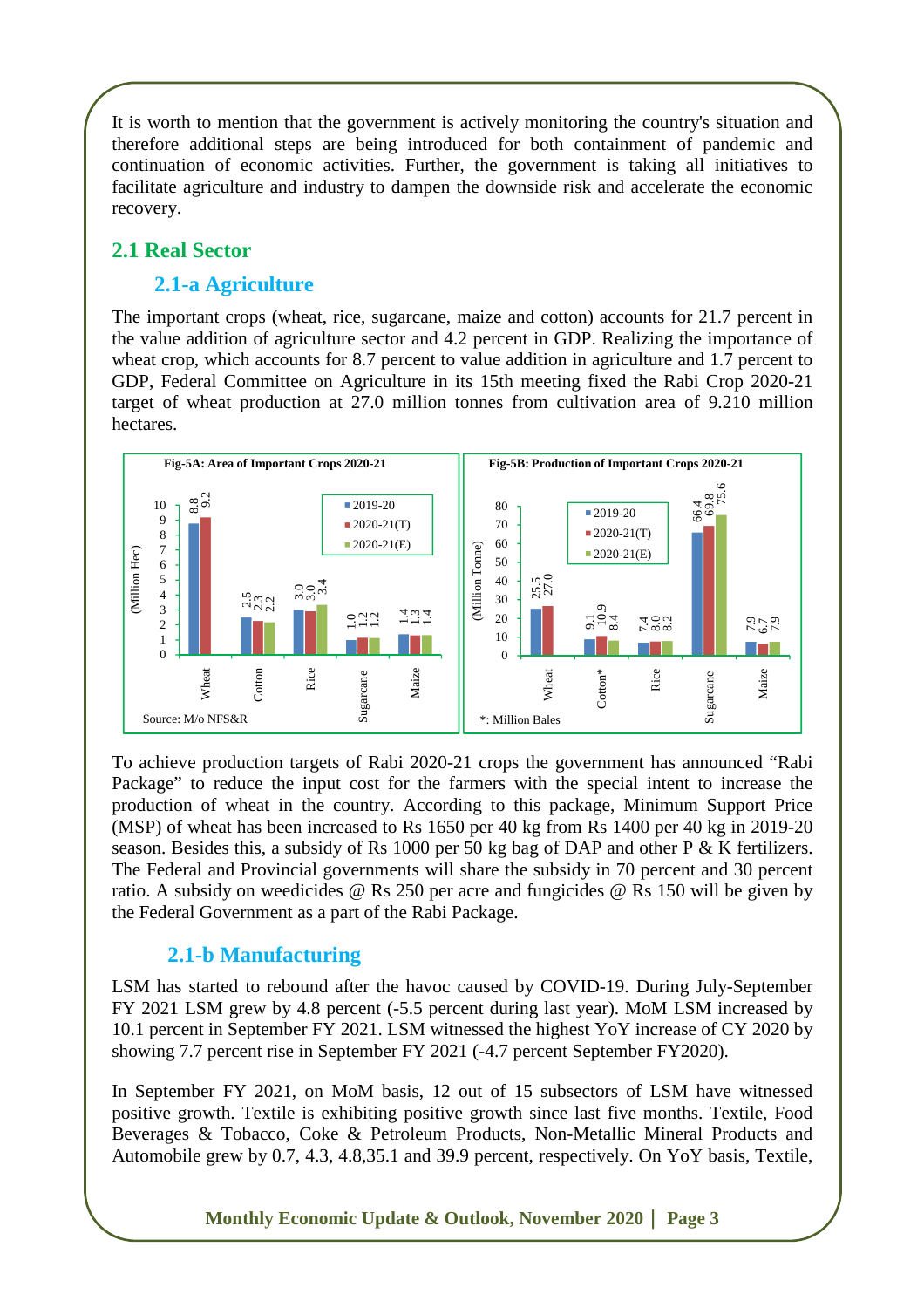Food Beverages & Tobacco, Non-Metallic Mineral Products, Fertilizer and Automobile grew by 2.5, 10.1, 20.7, 7.9 and 27.7 percent, respectively.



During July-October FY 2021 total car sale increased by 8.1 percent while production plunged to 14.4 percent. However, on YoY basis in October FY 2021, production and sale increased by 21.5 and 25.4 percent, respectively. While on YoY basis, in October FY 2021, total trucks & buses sale increased by 20.8 percent and production decreased by 22.1 percent.

Government has announced a Relief Package for SMEs, under which electricity tariff has reduced to Rs 8/unit (earlier Rs 16/unit) from 1st November, 2020 till June 30, 2021, with no peak hours. While for the next three years Rs 12/unit electricity tariff would be charged from all industries, which means 25 percent tariff discount. Under Economic Stimulus Package, FBR has given relief to export oriented industries by giving Rs 40 billion (out of Rs 70 billion) tax refunds up till 30th September, 2020.

# **2.2. Inflation**

The national Consumer Price Index (CPI) of October 2020 recorded at 8.9 percent compared to 11 percent in October 2019. The average CPI between July and October eased from last year's 10.3 percent to 8.9 percent this year. Hence both YoY and average inflation follow the downward path compared to upward trend in last year.

Sensitive Price Indicator for the week ended on 19th November, 2020 increased by 0.24 percent on weekly basis after two consecutive declines during the month of November 2020. The graph below indicates YoY and WoW SPI trend augur well for the November CPI.

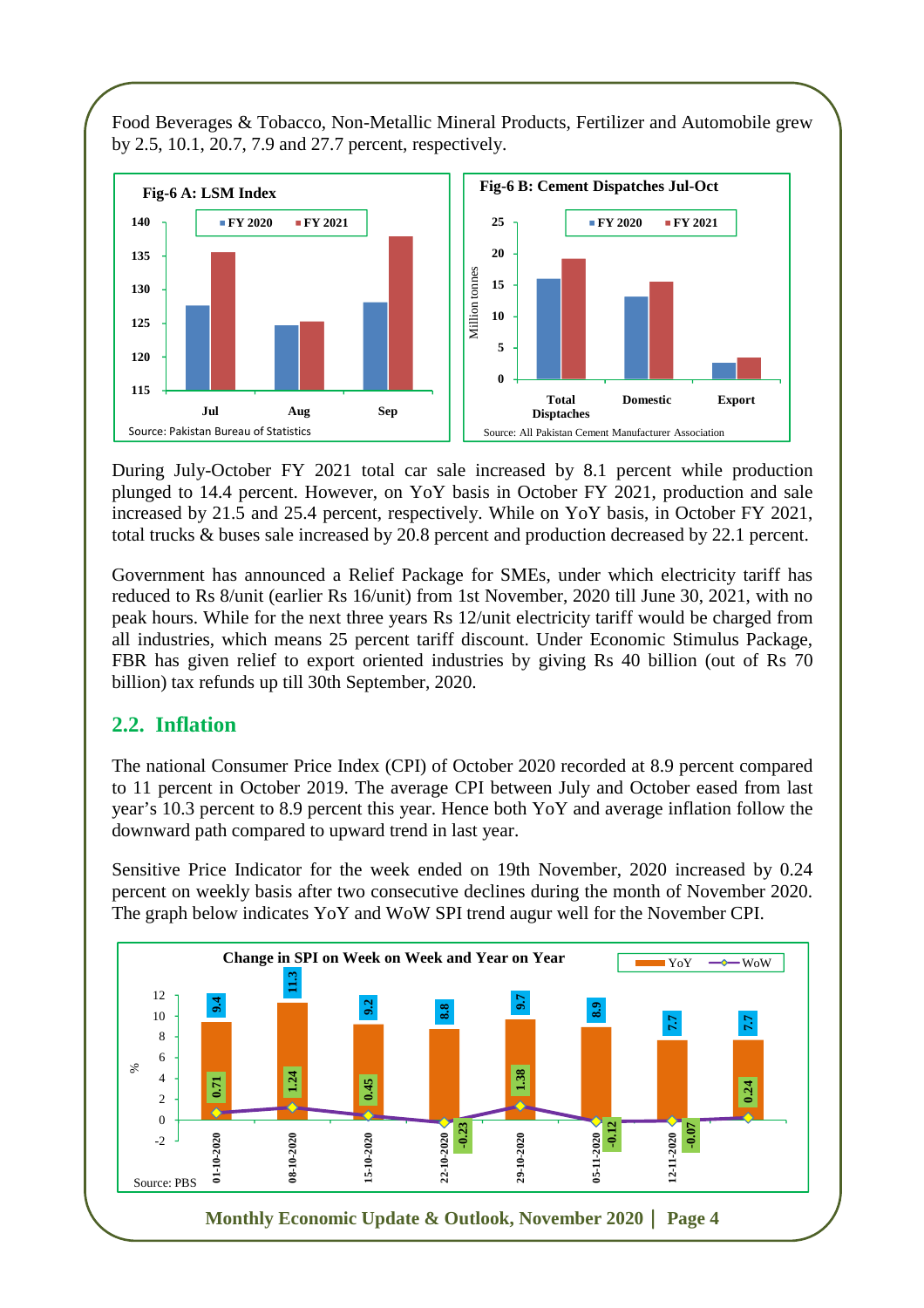The government is already focused on improving food supplies and achieving food security to protect the vulnerable section of society. Food prices are expected to come down with the arrival of new crops of vegetables. The government has started importing wheat and sugar to bridge the shortfall in supplies and control prices. In addition, the sugar mills have switched on their boilers and have started sugarcane crushing for the new season which down the sweetener's price. Besides, the reduction in petroleum prices by the government in November will also restrict the pace of inflation in the country. ing wheat and sugar to<br>ar mills have switched<br>ason which will bring

# **2.3. Fiscal**

The fiscal sector continues to perform better in the wake of unprecedented challenges due to COVID 19 pandemic. During the first quarter of the current fiscal year, although fiscal deficit slightly increased to 1.1 percent of GDP against 0.7 percent recorded last year, yet it remained below the target set for the first quarter. The primary balance remained in surplus of Rs 257.7 billion (0.6 percent of GDP) in Q1, FY2021 against Rs 285.7 billion (0.7 GDP) in the same period of last year. reduction in petroleum prices by the government in<br>lation in the country.<br>ter in the wake of unprecedented challenges due to<br>rter of the current fiscal year, although fiscal deficit<br>DP against 0.7 percent recorded last yea

During the quarter, tax revenues (federal & provincial) stood at Rs 1122.4 billion against Rs 1068.9 billion which represents growth of 5 percent. On expenditure side, total development expenditures increased by 15.4 percent to Rs 164.5 billion during Jul-Sep, FY2021 against Rs 142.5 billion in the same period of last year. Out of which, PSDP ( (federal & provincial) remained Rs 160.5 billion in FY 2021 compared to Rs 142.4 billion in FY 2020 posting a growth of almost 13 13 percent.



#### **FBR Tax Collection**

The provisional tax collection by FBR has increased by 4.5 percent to Rs 1340.2 billion during first four months of current fiscal year against the net collection of Rs 1282.1 billion in the same period of last year. Within total, domestic tax collection grew by 5.7 percent, while customs duty declined by 1.6 percent during the period under review. Only for the month of October 2020, the net collection witnessed an increase of 4 percent to reach Rs 336.1 billion against Rs 323.0 billion in the comparable period of FY2020.

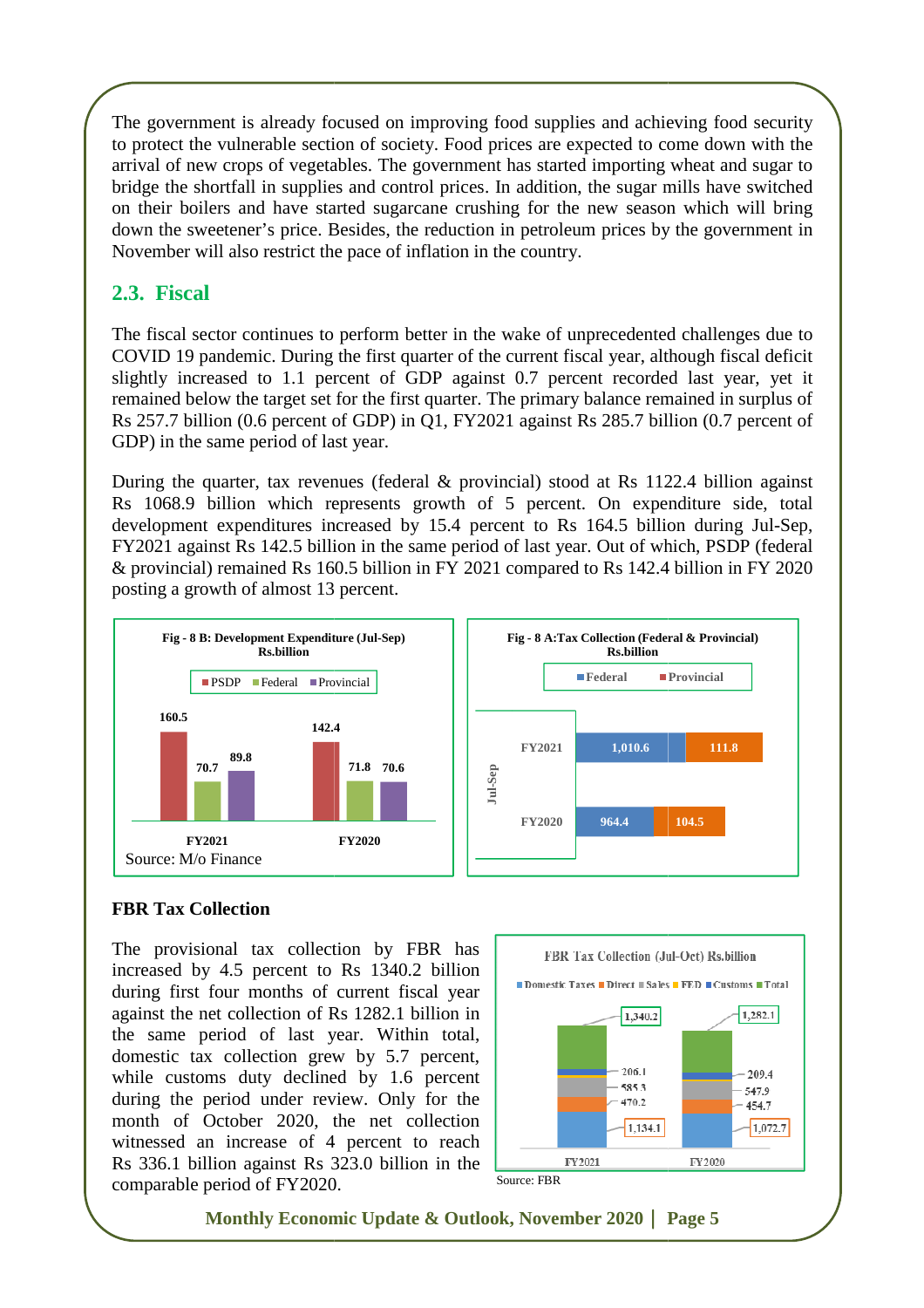# **2.4. Monetary**

During 1<sup>st</sup> July-30<sup>th</sup> October, 2020, Broad Money (M2) observed a cumulative expansion of Rs 76.1 billion (growth of 0.36 percent) compared with Rs 115.4 billion (growth of 0.65 percent) last year. Growth in money supply is completely attributed to Net Foreign Assets (NFA) which remained Rs 314.8 billion as compared to Rs 295.7 billion last year. Whereas, Net Domestic Assets (NDA) of the banking system declined by Rs 238.6 billion against reduction of Rs 180.4 billion last year. Factors which contributed in NDA reduction include lower budgetary borrowing from scheduled banks, more than seasonal retirement by private sector credit and commodity operation financing. lower budgetary borrowing from scheduled banks, more than seasonal retirement by private<br>sector credit and commodity operation financing.<br>For budgetary support, Government has borrowed Rs 213.6 billion as compared with Rs d Money (M2) observed a cumulative expansion of<br>) compared with Rs 115.4 billion (growth of 0.65<br>pply is completely attributed to Net Foreign Assets<br>as compared to Rs 295.7 billion last year. Whereas,<br>hking system declined

331.7 billion last year. Within budgetary support, g government has retired Rs 215.9 billion to SBP against retirement of Rs 57.3 billion last year. The Private Sector Credit (PSC) retirement stood at Rs 49.4 billion against the retirement of Rs 6.6 billion last year.



# **2.5. External Sector**

In October 2020, Current Account remained in surplus (\$382 million) for fourth consecutive month. Thus, Current Account posted a surplus of \$1.2 billion (1.3 percent of GDP) during Jul-Oct FY2021 against a deficit of \$1.4 billion last year (-1.6 percent of GDP).Contraction in import of goods and services, coupled with healthy growth in workers' remittances resulted in surplus of current account.

As per PBS data, exports during Jul-Oct FY 2021 increased by 0.6 percent to \$7.6 billion as against \$7.5 million last year. The textile sector exports (63 percent share in total exports) increased by 3.8 percent in value over the last year. Value added exports (40 percent share in total exports) increased by 9.1 percent (value). The total imports in Jul-Oct FY2021 at \$15.2 billion (\$15.3 billion last year), thus declined by 0.4 percent. The Petroleum group (share of 20.8 percent in total imports) decreased by 24.6 percent (value), of which import of petroleum crude decreased by 26.1 percent (value) and i increased by 15.8 percent (quantity). Import of petroleum product increased by 67.0 percent (quantity) and decreased by 12.5 percent (value).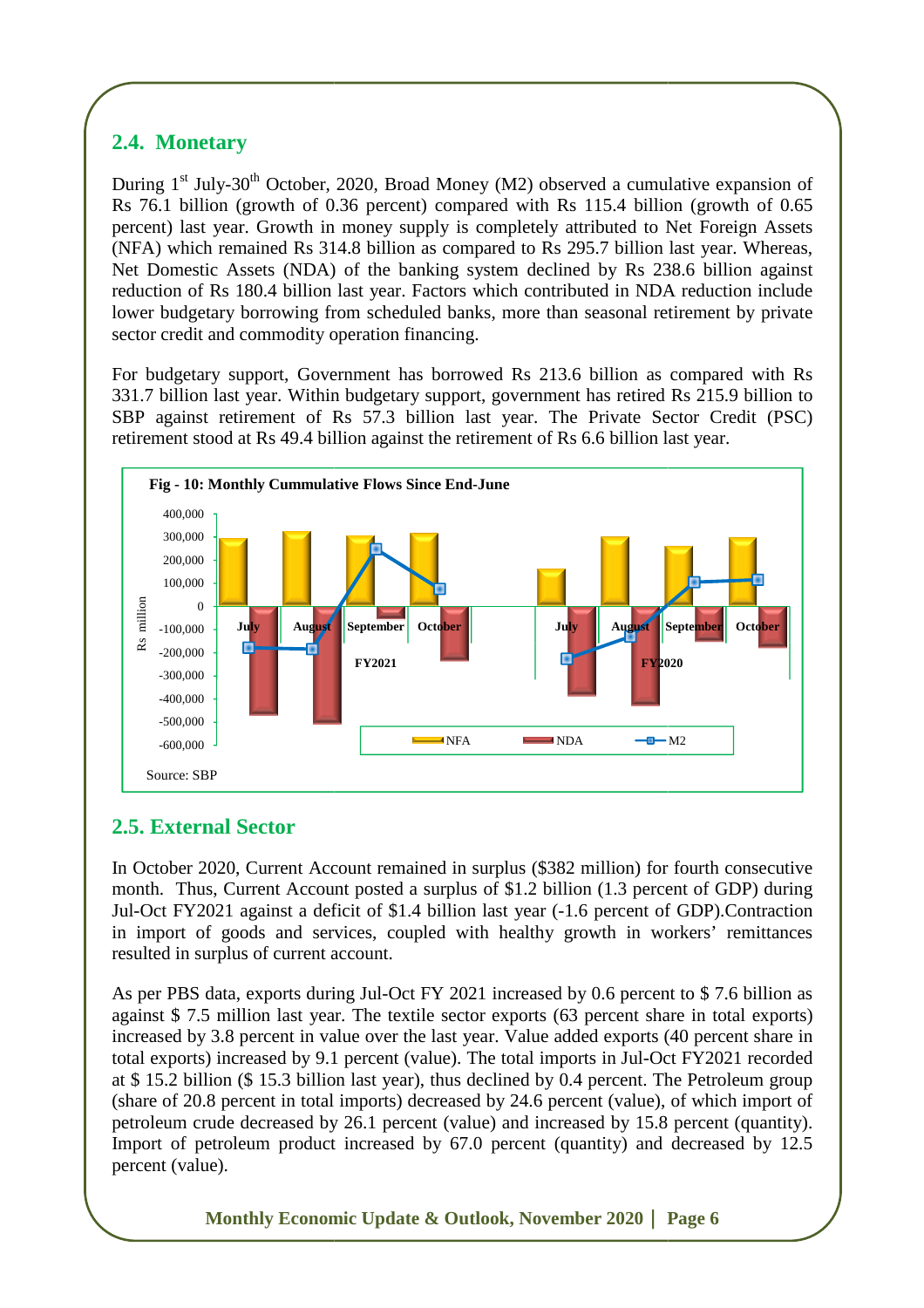

#### Source: Pakistan Bureau of Statistics

#### **2.5.1 Foreign Direct Investment**

FDI increased by 67.9 percent to \$ 317.4 million on MoM in October 2020 as against \$ 189 million September 2020. On YoY basis, FDI increased by 150.9 percent during October 2020 and stood at \$ 317.4 million as compared to \$ 126.5 million October 2019. During July-October FY2021, FDI increased by 9.1 percent to \$ 733.1 million as compared to \$ 672.0 million last year.

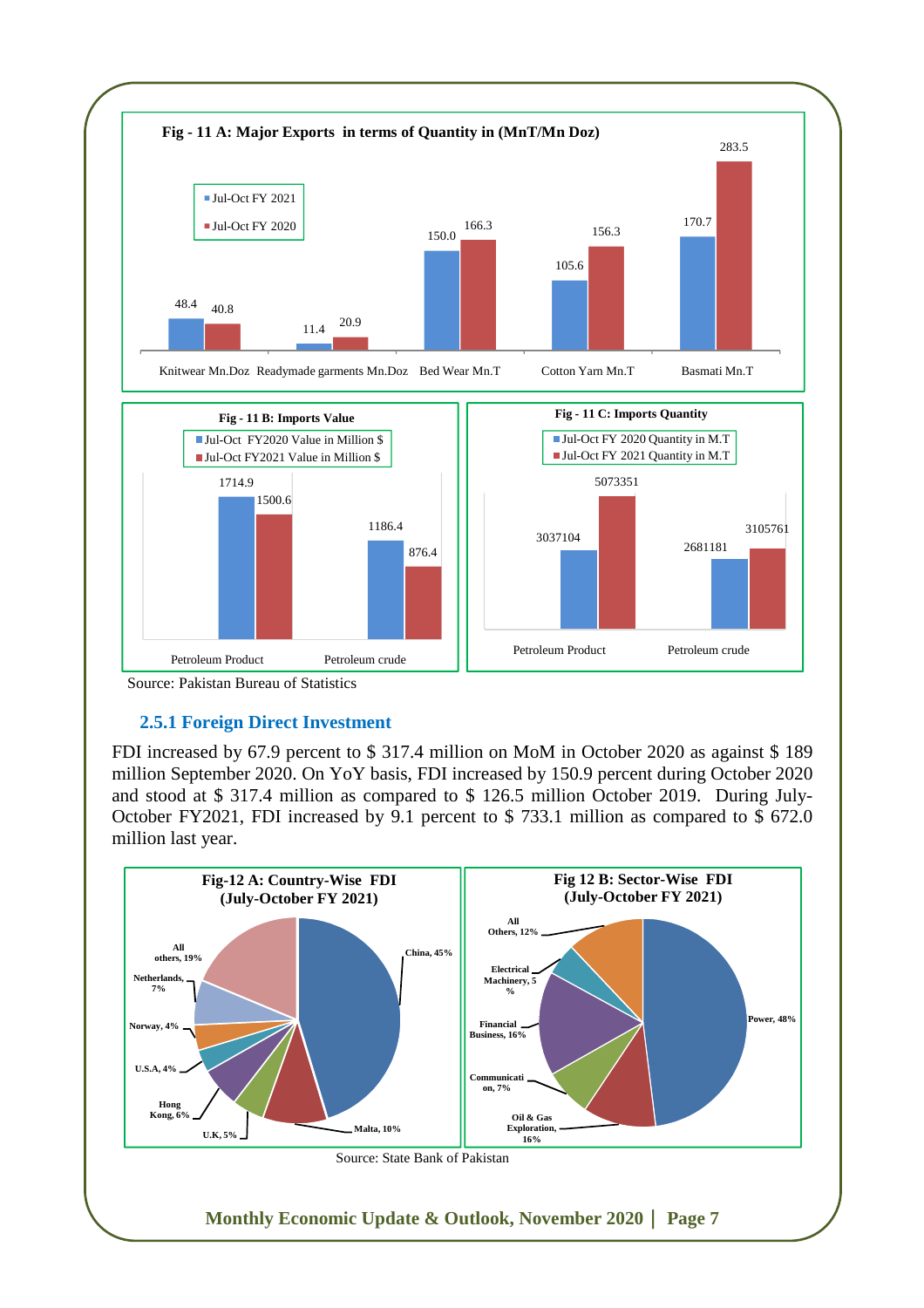#### **2.5.2 Foreign Portfolio Investment**

Foreign Private Portfolio Investment recorded a net outflow of \$ 145.6 million during July-October FY2021. Foreign Public Portfolio Investment recorded a net outflow of \$ 162.0 million. The total foreign portfolio investment recorded an outflow of \$ 307.5 million during July-October FY2021 as against inflow of \$ 452.3 million last year. Countries with major inflows are UAE (\$69.2 million) and Singapore (\$ 19.2 million). While outflows destinations were UK (\$ 106.6 million), US (\$ 88.1 million) and Luxembourg (\$ 29.0 million).

#### **2.5.3 Worker's Remittances**

During July-October FY2021, remittances rose to \$ 9.4 billion against \$ 7.5 billion last year, with a growth of 26.5 percent. Share of remittances from Saudi Arabia 28.8 percent (\$ 2715.3) million), U.A.E 20.4 percent (\$ 1924.9 million), USA 8.7 percent (\$ 815.9 million), U.K 13.4 percent (\$ 1264 million), other GCC countries 11.2 percent (\$ 1057.2 million), Malaysia 0.8 percent (\$ 73.4 million), EU 8.5 percent (\$ 804.7 million) and other countries 9 percent.

#### **2.5.4 Foreign Exchange Reserves**

Pakistan's total liquid foreign exchange reserves increased to \$19.3 billion by the end of October 2020, up by \$3.9 billion over end-October 2019. The breakup of reserves accumulation in October 2020 shows that the SBP's reserves stood at \$12.2 billion (\$8.2 billion last year) and \$7.2 billion (\$7.2 billion last year) in commercial banks' reserves. The present reserves level provides the import cover of around 3 months.

#### **2.6. Performance of KSE Index**

The KSE-100 index hovered around 40,000 points in October 2020 and closed at 39,888 points on  $29<sup>th</sup>$  October  $2020 - \text{losing } 788$  points in the month. Market capitalization lost Rs 249 billion and settled at Rs 7,399 billion on  $29<sup>th</sup>$  October 2020. Major world indices have shown an oscillating trend in October 2020.



#### **2.7. Social Sector**

• Under Ehsaas Emergency Cash Program, Rs 179.21 billion has been disbursed to 14.83 million beneficiaries till  $6<sup>th</sup>$  November, 2020.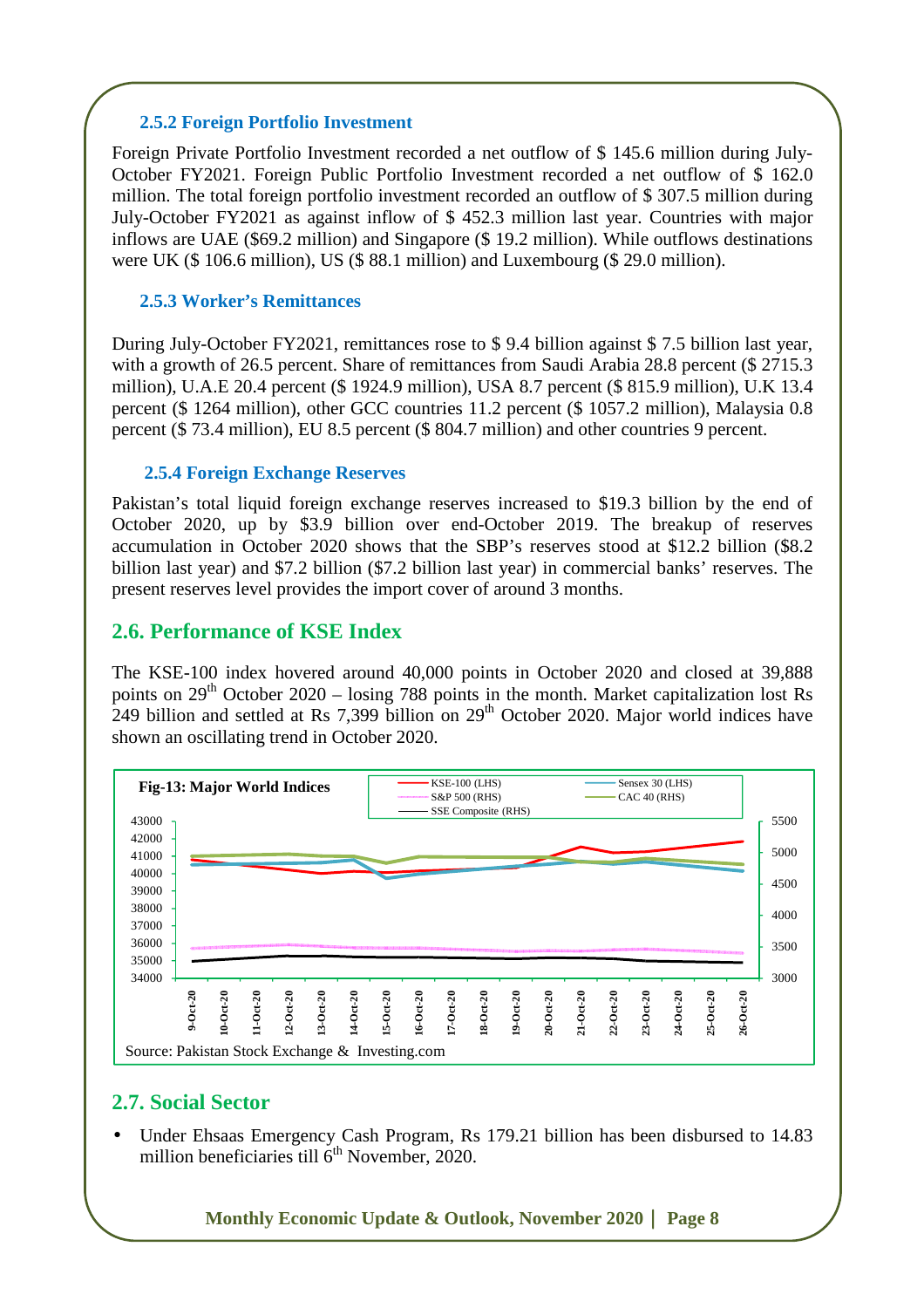- PM has accorded approval for increasing the number of Ehsaas Kafalat programme beneficiaries from the existing 4.6 million to 7 million through which it gives monthly cash stipends of Rs 2,000 to the most deserving and poorest women across the country.
- Under Kamyab-Jawan Youth Entrepreneurship Scheme, Rs 1,349 million has been disbursed till September, 2020 to the youth for various businesses.
- The government has extended the date for submission of Ehsaas undergraduate Scholarship applications till 30th November, 2020. This is to facilitate maximum number of fresh undergraduate students to apply for the scholarship.
- During October 2020, Bureau of Emigration and Overseas Employment has registered 4143 Pakistanis for employment in different countries.
- Overseas Pakistanis Foundation has received 250 applications of the destitute families of overseas Pakistanis out of which 114 cases have been approved and an amount of Rs 46 million has been disbursed to the destitute families of overseas Pakistanis whereas remaining 136 cases are under process for disbursement.
- Government has allocated Rs 33 billion for payment of mark-up subsidy for affordable housing finance over a period of 10 years. For this purpose, State Bank and Government of Pakistan have signed a memorandum of understanding.
- During FY 2021, Rs 2.4 billion have been released out of the allocation of Rs 6.1 billion for implementation of schemes i.e. Dar-ul-Ehsaas (Orphanages), Women Empowerment Centres, Schools for Rehabilitation of Child Labour, Ehsaas-Kada (for shelter less senior citizen), Child Support Programme, Individual Financial Assistance etc.

# **National Poverty Graduation Programme**

- It aims to assist the ultra-poor including women by transferring livelihood assets and providing trainings to 176,877 households in 23 districts of 4 provinces of Pakistan.
- Since inception till  $31<sup>st</sup>$  October 2020, 30,670 livelihood productive assets have been transferred to the ultra-poor while during the month of September, 421 livelihood assets were distributed, out of which over 96 percent assets were transferred to the women.
- PPAF through its 24 Partner Organizations has disbursed 53,715 interest free loans amounting to Rs 1,855 million during the month of October 2020.

# **PPAF COVID-19 Economic Revival Programme**

- Under this programme, PPAF has partnered with 19 organizations and covers 109 Union Councils in the 19 poorest districts across Khyber Pakhtunkhwa, Balochistan and Sindh.
- 1,762 households have received economic revival assistance during October 2020.

# **Health Services**

- Till 25th November 2020, so far 342,892 confirmed cases with 332,974 recoveries and 7,803 deaths recorded in the country. Based on reported cases the mortality rate is approximately 2.0 percent.
- The Government is employing available public sector capacity and private community to rapidly scale up the health system to prevent spread of COVID-19.
- To combat the 2nd Wave of COVID-19 pandemic, following Strategy adopted by the government:
	- o Limiting Public Space to reduce transmission;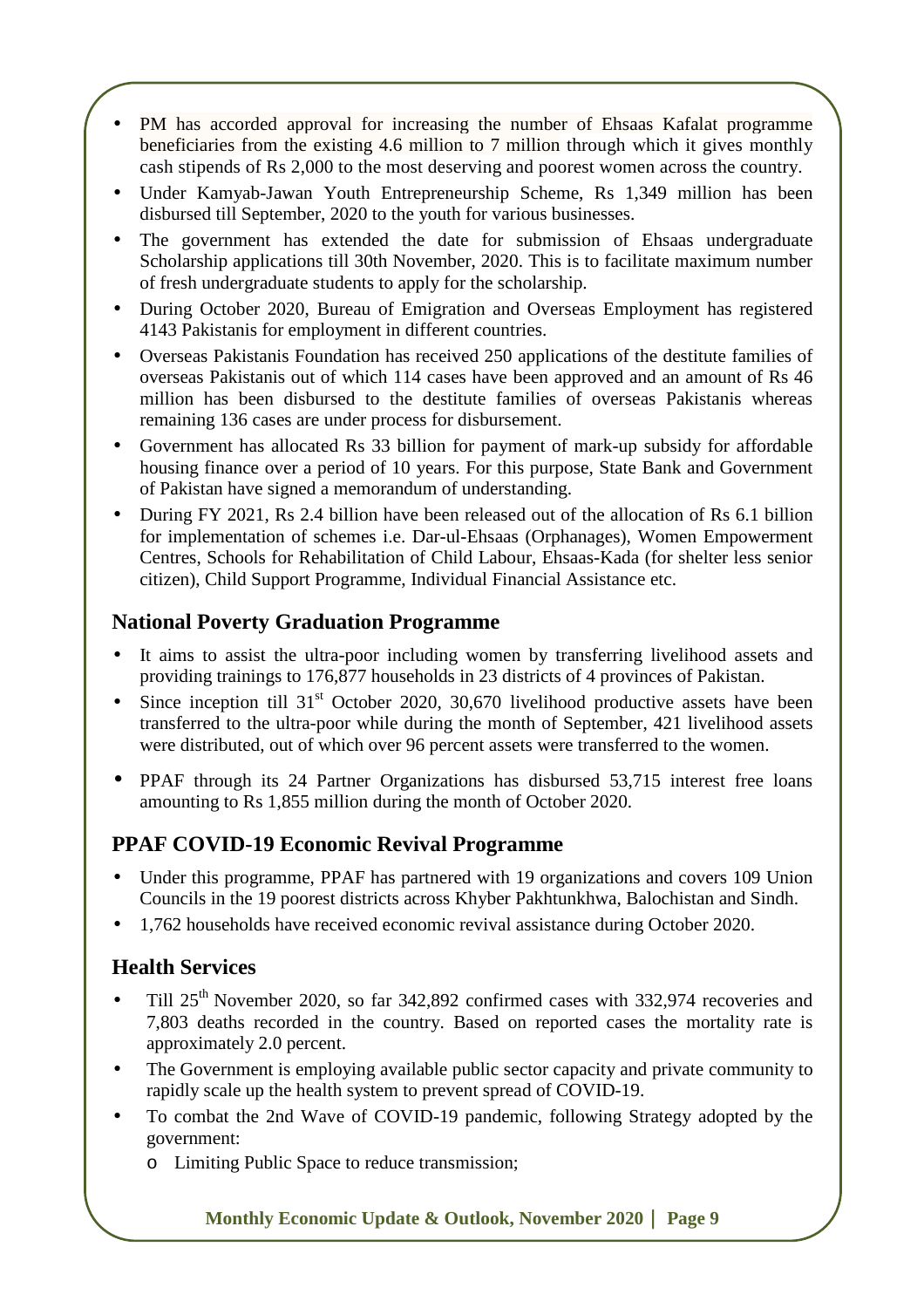- o Smart Lockdowns implemented in localities (with more than 100 cases) to reduce the transmission and also to provide relief to labour and lower middle-income group for their livelihood;
- o Testing, Tracing & Quarantine;
- o SOPs & Guidelines were developed ensuring uniformity in mitigation response;
- o Enhanced Testing Capacity
- o To improve management of patients in ICUs and HDUs, training of Rapid Response Teams and health care workers developed and conducted.

# **Education**

- 16 Regional Offices are active and working to support for registration and facilitation to Deeni-Madaris all over Pakistan.
- 28 development projects of the ministry are being on tracked to expedite their progress. During the month of October 2020, Rs 400 million have been spent, especially in improving missing facilities' infrastructure and other up-gradation work.

# **3. Economic Outlook**

Economic recovery which was started since the start of the new fiscal year, continued in the month of October 2020. However, looking at the impact of the ongoing coronavirus, the downside risks are becoming prominent. Most importantly the recent increase in number of Corona virus cases is forcing government to follow partial careful policy especially in services sectors. Thus, like rest of world, economic outlook for Pakistan is also having a mixed message. However, if the SOPs are strictly followed by the general public, it is expected the negative impact can be dampened and economy will return to long-term sustainable growth path.

# **3.1. Inflation**

During Jul – Oct FY 2021, the main drivers of inflation (CPI) in Pakistan are international and domestic commodity prices, especially for food and oil products, the exchange rate and monetary and fiscal policies. Supply disruptions and inflation expectations have also played major role in the determination of prices of food and non-food items.

In recent months, the international food prices have increased compared to last year while oil price is stable at a lower level. Further, the PKR exchange rate slightly appreciated against the USD when the first 4 months of 2020 are compared with the corresponding months of 2019. Thus, easing out inflationary pressures.

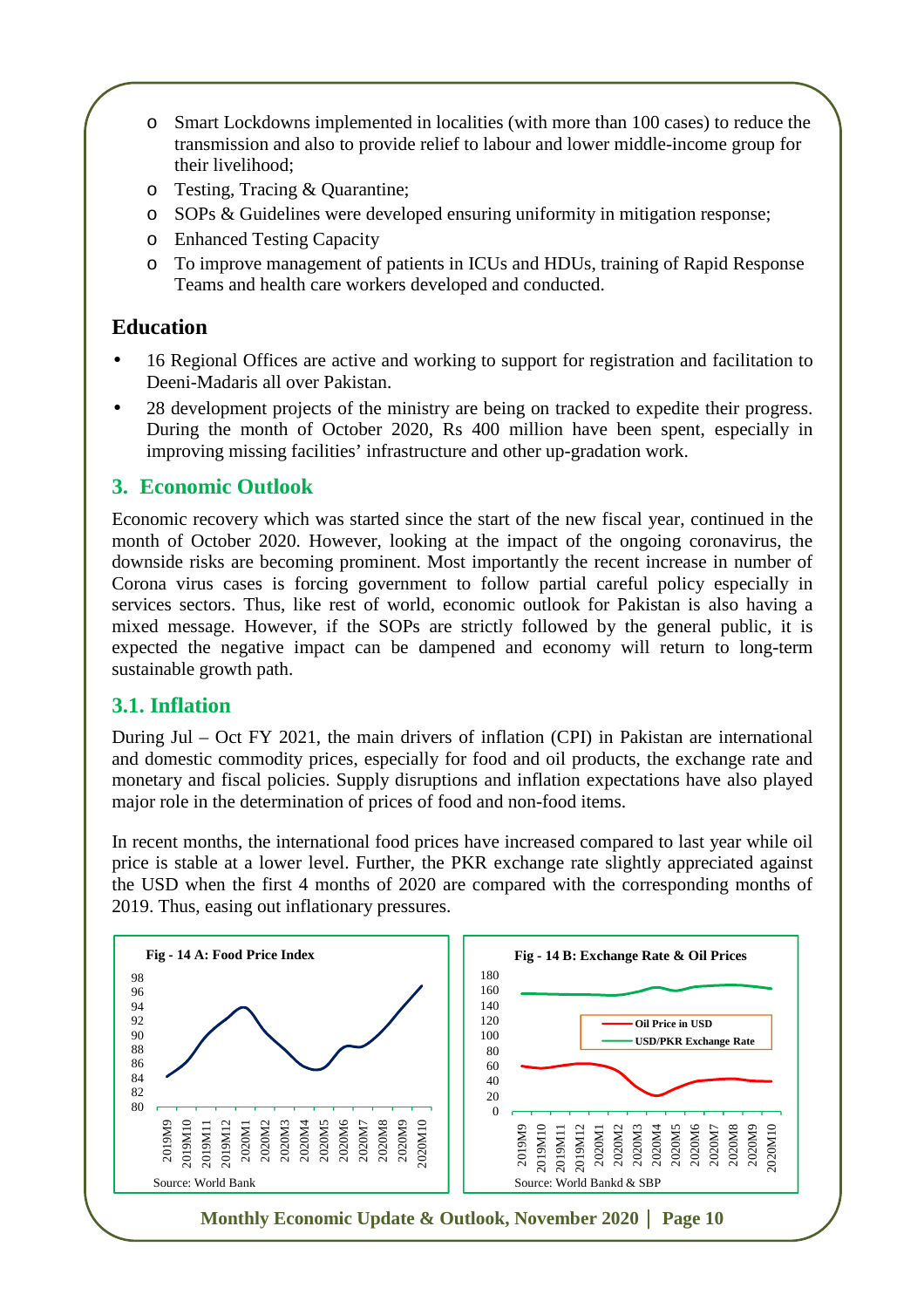There is no change in Indirect tax or other measures which may cause inflationary impact. Likewise, interest rate is kept unchanged. The CPI level reacts to the aforementioned developments with a time lag, implying that they contain relevant information for short term inflation prediction. On the basis of this information, MoM headline inflation is expected to be around 0.9 percent in November (margin between -0.3 and +1.4 percent) against 1.7 percent in October 2020 and 1.45 percent in October 2019. YoY headline inflation in November is expected to settle around 8.5 percent (but within a broad uncertainty margin between 7.6 and 9.0 percent) compared to 8.9 percent in October 2020 and 11.0 percent in October 2019. It seems that tendency of inflation easing will prevail in coming months.

# **3.2. Agriculture**

The prospect for growth in agriculture are encouraging on the basis of better production of sugarcane and rice. The government has announced "Rabi Package" which will encourage major and minor crops growers and it is expected that performance of agriculture will remain as per target or it may even surpass the target.

# **3.3. Industrial activity**

Industrial activity, measured by the LSM index is the sector which is most exposed to external conditions. Its exposure to developments in international markets, is illustrated in Fig-15 which compares the YoY growth rate of LSM with the weighted average Composite Leading Indicators in Pakistan's main export markets (CLI). LSM index is published with a time lag of around two months, whereas CLI is published with a one-month lag. The recent movements in LSM are coherent with the further economic expansion in the main trading partners, and with the deceleration of the strength of that expansion as shown by the flattening CLI.



# **3.4. Overall economic activity**

The Monthly Economic Indicator (MEI) is based on combining monthly data of indicators that are proven to be correlated with GDP at constant prices. The MEI is scaled to align with annual GDP growth. It is a so-called global method, implying that changing any point or adding points to the series will affect all points in the indicator (the same is the case with other international indicators such as the CLI calculated and published by the OECD). Fig-16 presents the MEI on monthly basis since January 2019. It should be noted that some of the data underlying the October MEI are still provisional and may be revised next month.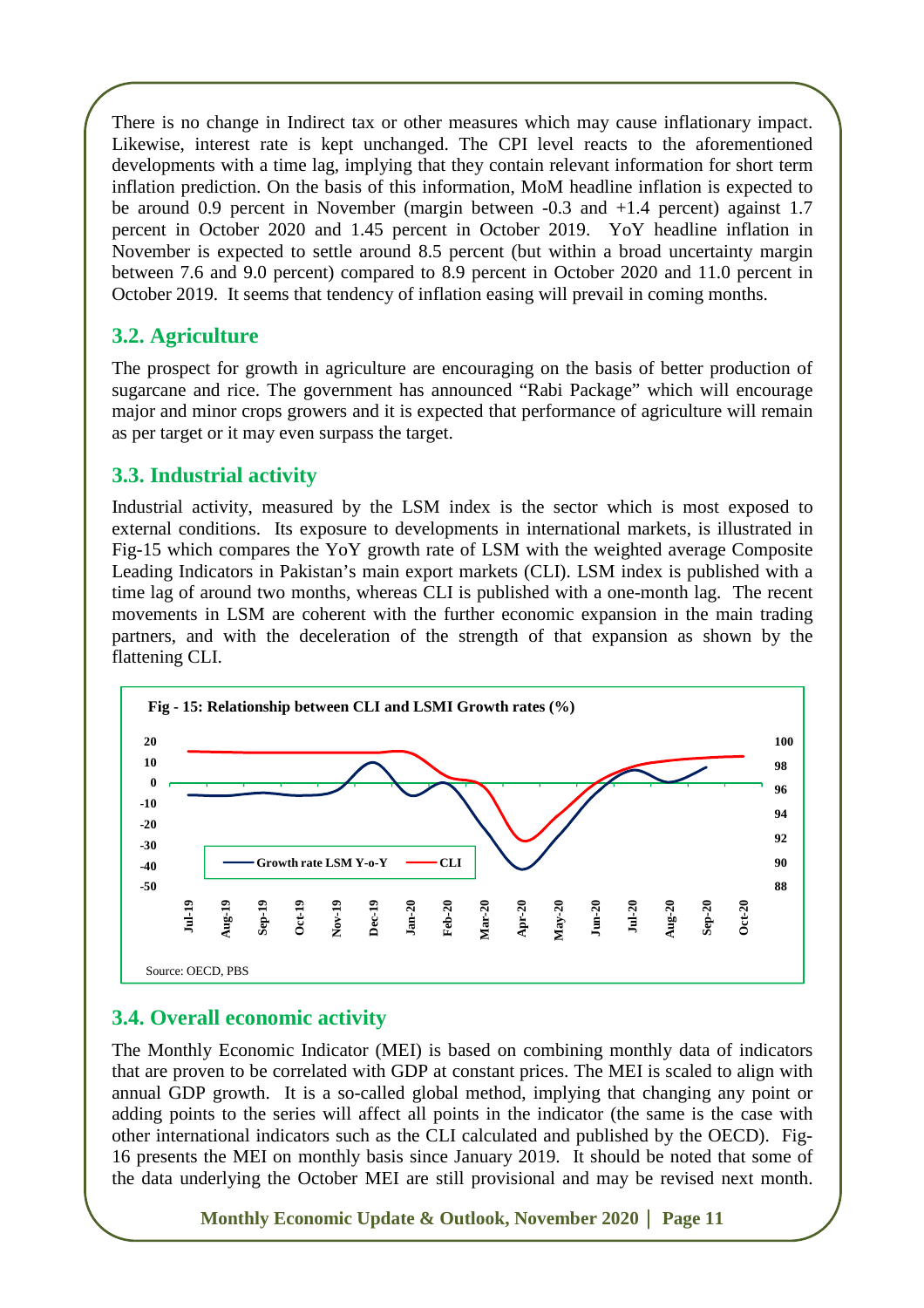But based on available data, the MEI shows continued growth in October, in continuation with what was observed in the previous three months. It follows that economic growth will remain persistent as seen in first quarter of current fiscal year.



# **3.5. External**

The sufficient orders are available with the exporters for the coming months and it is The sufficient orders are available with the exporters for the coming months and it is expected that export sector will perform better in future. However, delayed economic recovery in some of Pakistan's main trading partners may exert a downside risk. On the other hand, the persistent growth performance in Pakistan may lift imports marginally. In November 2020, exports of goods and services are expected to reach around 2.3 billion US\$ other hand, the persistent growth performance in Pakistan may lift imports marginally. In<br>November 2020, exports of goods and services are expected to reach around 2.3 billion US\$<br>(but in a broad margin of 2.1 - 2.7 billio around 4.1 billion US\$ (within a wide probability margin of 3.5 to 4.8 billion US US\$). Regarding remittances inflows, it is expected that these will remain higher than the trade deficit in goods and services. 19 **Jul-19 Aug-19 Sep-19 Oct-19 Nov-19 Dec-19 Jan-20 Feb-20 Mar-20 Apr-20 May-20 Jun-20** From the comming months and the recovery of the comming months and the respected to reach around and relaxion may if the imports in reaching many if the expected to reach around 2.3 billion U. I. mports in the same month

#### **3.6. Fiscal**

Fiscal performance for Q1 FY 2021 was quite satisfactory, however, challenges still persist due to recent increase in number of corona virus cases. The government continues to concentrate on expenditures related to COVID, both for economic revival and social relief, so it can build pressure on the expenditure side and increase public spending. Further, on revenues side, FBR tax collection performed better in the wake of resumed economic activities during the first four months of current fiscal year. However, with the increase in COVID infection and related containment measures, slower economic activities in services sectors may slightly impact revenue collection in Q2 FY2021.

# **4. Way Forward**

The Pakistan economy is underway of recovery. The MEI shows strong growth in the first four months of the current FY. Furthermore, based on current information, no significant deterioration in the balance of trade in goods and services is expected. Also, the inflow of workers remittances remains strong. Therefore, the recovery may preserve external balance. External balance implies the prospect for a stable exchange rate in the near term, which may contribute, in addition to specific Government measures, to reduce inflationary pressures.

A major risk to this scenario of economic recovery on a path of external and internal balance, is the upsurge of COVID-19 infections, all over the world and also, to a lesser degree, in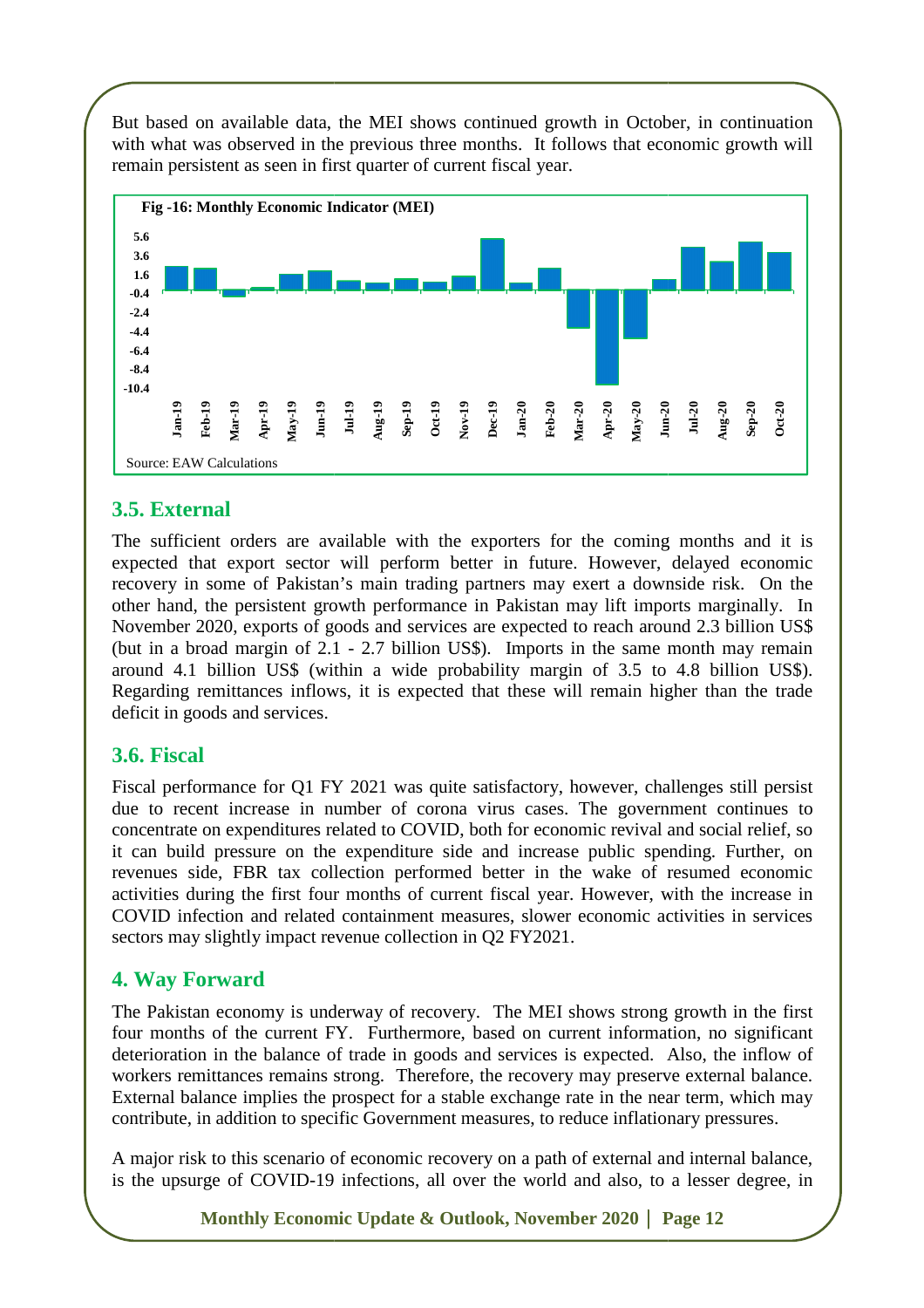Pakistan. Like Governments in other parts of the world, Pakistan Government is also intended to preserve the health of the people by imposing a number of restrictions in some sectors and areas of the economy. The effects on the economic outlook will depend on the intensity and duration of these restrictions. But specific well-designed Government policies may soften the economic burden of these necessary restrictions.

On the other hand, very recent world-wide communications regarding the production of several very successful new vaccines may open the scope for opening a back-to normal path in the near future. These developments may boost business and consumer confidence and further enhance economic growth.

\_\_\_\_\_\_\_\_\_\_\_\_\_\_\_\_\_\_\_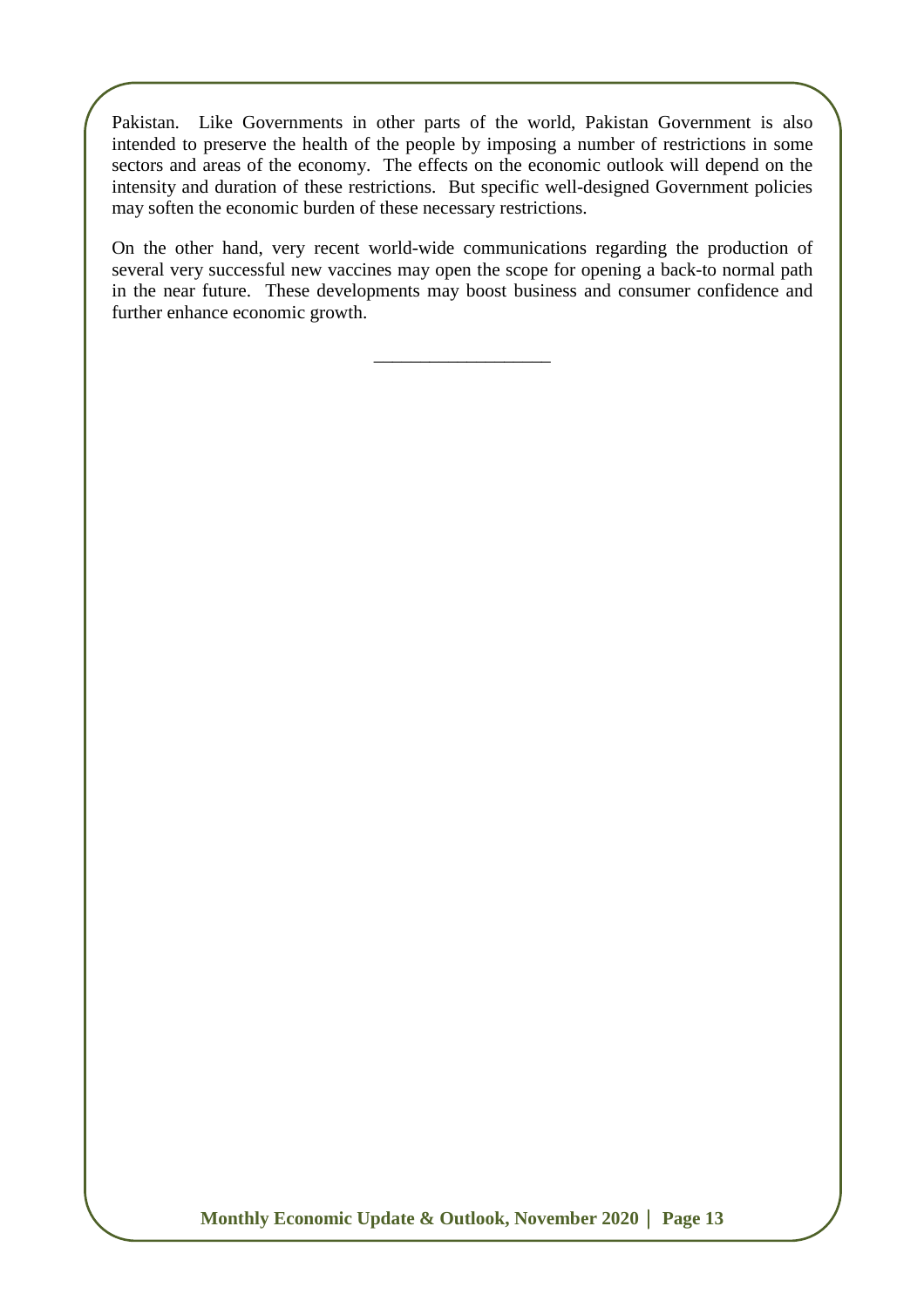|                                                                            | <b>ECONOMIC INDICATORS (24.11.2020)</b>                                    |                                                                             |                                |  |
|----------------------------------------------------------------------------|----------------------------------------------------------------------------|-----------------------------------------------------------------------------|--------------------------------|--|
|                                                                            | 2019-20<br>(Jul-Oct)                                                       | 2020-21<br>(Jul-Oct)                                                        | $\frac{0}{0}$<br><b>Change</b> |  |
| <b>External Sector</b>                                                     |                                                                            |                                                                             |                                |  |
| <b>Remittances</b> (\$ bn)                                                 | 7.5                                                                        | 9.4                                                                         | $\uparrow$ 26.5                |  |
| <b>Exports</b> $(\$ bn)$                                                   | 8.2                                                                        | 7.3                                                                         | $\downarrow$ 10.3              |  |
| <b>Imports</b> $(\$ bn)$                                                   | 14.7                                                                       | 14.1                                                                        | $\downarrow$ 4.0               |  |
| <b>Trade Deficit</b> (\$ bn)                                               | 6.5                                                                        | 6.7                                                                         | $\uparrow$ 4.0                 |  |
| <b>Current Account Balance (\$ bn)</b>                                     | $-1.4$                                                                     | 1.2                                                                         | ↑                              |  |
| <b>Current Account Balance</b><br>$(% \mathcal{L}_{0}^{\infty}$ (% of GDP) | $-1.6$                                                                     | 1.3                                                                         |                                |  |
| $FDI$ (\$ mn)                                                              | 383.5<br>(Sep)                                                             | 189.0<br>(Sep)                                                              | $\downarrow$ 50.7              |  |
|                                                                            | 126.5<br>(Oct)                                                             | 317.4<br>(Oct)                                                              | $\uparrow$ 150.9               |  |
|                                                                            | 672.0                                                                      | 733.1                                                                       | $\uparrow$ 9.1                 |  |
| <b>Portfolio Investment-Private(\$ mn)</b>                                 | $-13.6$<br>(Sep)                                                           | $-32.2$<br>(Sep)                                                            |                                |  |
|                                                                            | $-7.1$<br>(Oct)                                                            | $-37.1$<br>(Oct)                                                            |                                |  |
|                                                                            | 15.6                                                                       | $-145.6$                                                                    |                                |  |
| Portfolio Investment-Public(\$ mn)                                         | 436.7                                                                      | $-162.0$                                                                    |                                |  |
| <b>Total Foreign Investment (\$ mn)</b><br>(FDI &Portfolio Investment)     | 1124.3                                                                     | 425.5                                                                       | $\downarrow$ 62.2              |  |
| Forex Reserves (\$ bn)                                                     | 15.366<br>(SBP: 8.409)<br>(Banks: 6.957)<br>(On 20 <sup>th</sup> Nov 2019) | 20.552<br>(SBP: 13.415)<br>(Banks: 7.137)<br>(On 20 <sup>th</sup> Nov 2020) |                                |  |
| <b>Exchange rate (PKR/US\$)</b>                                            | 155.37<br>(On 20 <sup>th</sup> Nov 2019)                                   | 160.73<br>(On 20 <sup>th</sup> Nov 2020)                                    |                                |  |

#### **Source: SBP**